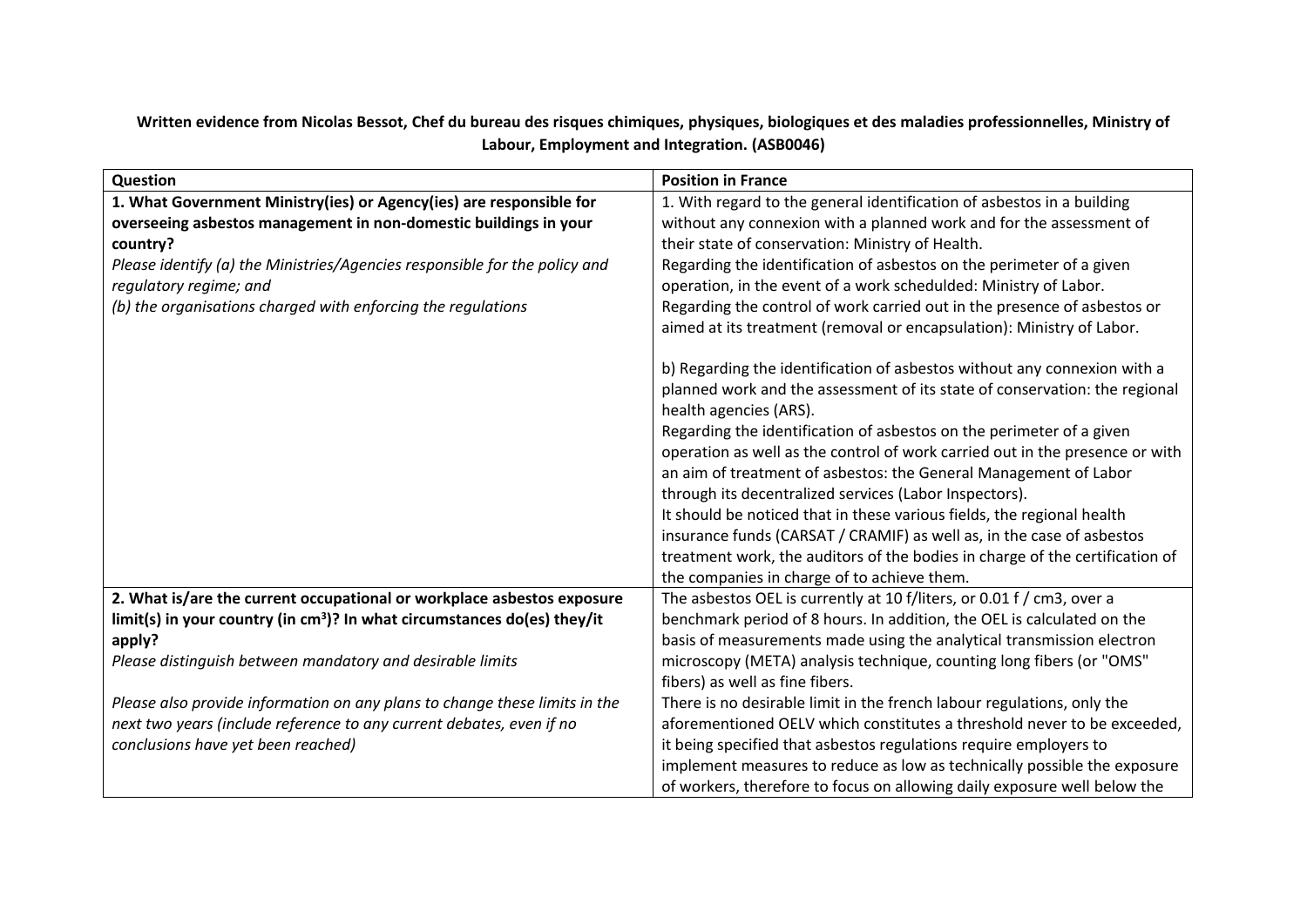|                                                                                                                                                                                                                        | aforementioned OELV.                                                                                                                                                                                                                                                                                                                                                                        |
|------------------------------------------------------------------------------------------------------------------------------------------------------------------------------------------------------------------------|---------------------------------------------------------------------------------------------------------------------------------------------------------------------------------------------------------------------------------------------------------------------------------------------------------------------------------------------------------------------------------------------|
|                                                                                                                                                                                                                        | To date, no modification is currently considered with regard to the OELP in<br>France, but we are awaiting the results committed for the revision of<br>European Directive 2009/148 / EC of November 30, 2009 on this subject.                                                                                                                                                              |
| 3. Does your country have an environmental asbestos exposure limit?<br>If yes, what is the environmental limit for asbestos (in cm <sup>3</sup> )? In what<br>circumstances does it apply?                             | The public health Code sets a management value at 5 f/liter or 0.005 f/<br>cm3. The latter is intended to set a threshold beyond which the owner of<br>built buildings must take certain actions (such as, for example, removing<br>certain materials or products containing asbestos - flocking, thermal<br>insulation or false ceilings - or authorize the re-occupation of premises      |
| Please also provide information on any plans to change these limits in the<br>next two years (include reference to any current debates, even if no<br>conclusions have yet been reached)                               | after the completion of asbestos removal or encapsulation work).<br>This value is also referenced in the labor code, for the environmental<br>control (after a removal action) of operations involving asbestos.                                                                                                                                                                            |
|                                                                                                                                                                                                                        | There are currently discussions to lower this value, possibly to 2 f / L or<br>0,002 f / cm3, but they have not yet been completed.                                                                                                                                                                                                                                                         |
| 4. Which types of asbestos/asbestos containing materials should be<br>removed from non-domestic buildings, including workplaces, if<br>discovered?<br>Please say if a distinction is made between building types/uses. | There is no general obligation to remove materials or products identified<br>as containing asbestos as part of an asbestos research mission provided for<br>by the public health Code (those charged to the owner of the built<br>building), including in buildings for residential use. When, in the latter<br>case, they are deemed to be in good condition by a tracking operator or, if |
| Please also say if these rules apply to domestic buildings (or whether<br>different rules apply for domestic buildings).                                                                                               | they are degraded, they do not generate an asbestos fiber emission higher<br>than the management value of $5f/L$ .                                                                                                                                                                                                                                                                          |
|                                                                                                                                                                                                                        | On the other hand, a periodic inspection must be carried out for some of<br>the materials and products containing asbestos in order to check their<br>state of conservation. The extent of this control depends on the nature of<br>said materials and products, which are classified into 3 lists:                                                                                         |
|                                                                                                                                                                                                                        | - List A, which includes all the materials that can release asbestos fibers                                                                                                                                                                                                                                                                                                                 |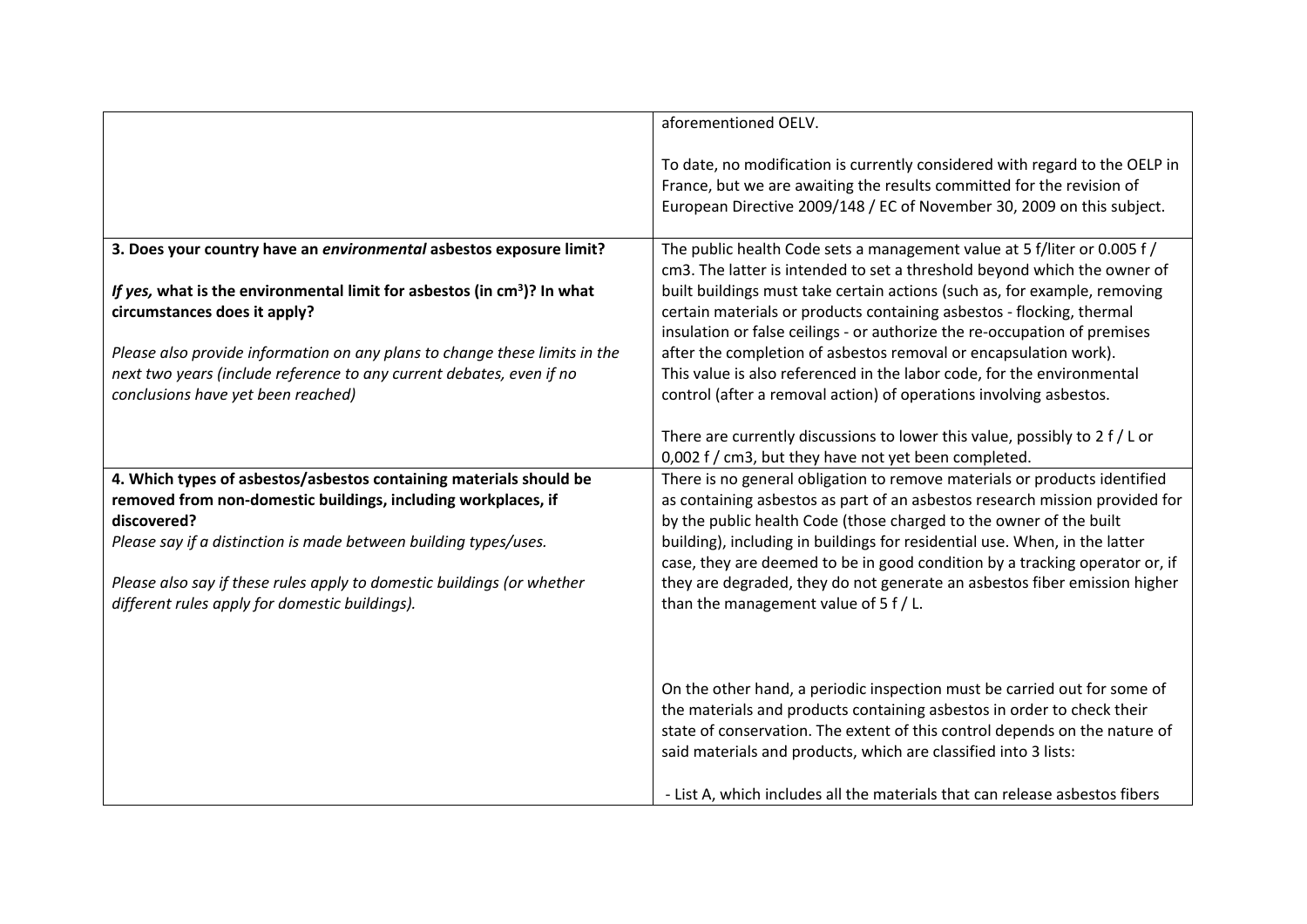|                                                                          | through normal use (flocking, heat insulation and certain types of false<br>ceilings).                                                                                                                                                                                                                                                                 |
|--------------------------------------------------------------------------|--------------------------------------------------------------------------------------------------------------------------------------------------------------------------------------------------------------------------------------------------------------------------------------------------------------------------------------------------------|
|                                                                          | - list B which includes all the materials accessible "without destructive<br>work" and which can release asbestos fibers when they are subjected to an<br>action such as friction, drilling, sanding, cutting, etc. asbestos cement, fiber<br>cement roofs, asbestos vinyl floor tiles                                                                 |
|                                                                          | - List C: these are the materials that are "inseparably linked with the<br>building". They are only accessible by carrying out destructive work<br>(destruction of masonry ducts, etc.). It includes, for example, floor tile<br>adhesives, joint strips                                                                                               |
|                                                                          | In the case of work carried out on buildings requiring the removal of<br>materials or products containing asbestos or during the demolition of<br>structures, a so-called "before work" identification must be made at the<br>initiative of the contractor over the entire scope of the planned operation,<br>taking into consideration:               |
|                                                                          | - The tracking program set by appendix 1 to the decree of July 16, 2019<br>and appendix A to standard NF X 46-020: August 2017.                                                                                                                                                                                                                        |
|                                                                          | - the work program set by the contractor (which frames the scope and the<br>scouting program of the scouting operator)                                                                                                                                                                                                                                 |
|                                                                          | In the event that asbestos-containing materials or products are identified<br>within the scope of the planned work, and if the client does not renounce<br>or modify his project, there is an obligation to withdraw all materials or<br>products containing asbestos having been identified, before carrying out<br>the scheduled work or demolition. |
| 5. Which types of asbestos/asbestos containing materials can be left 'in | The answer to this question is included in the answer to the previous                                                                                                                                                                                                                                                                                  |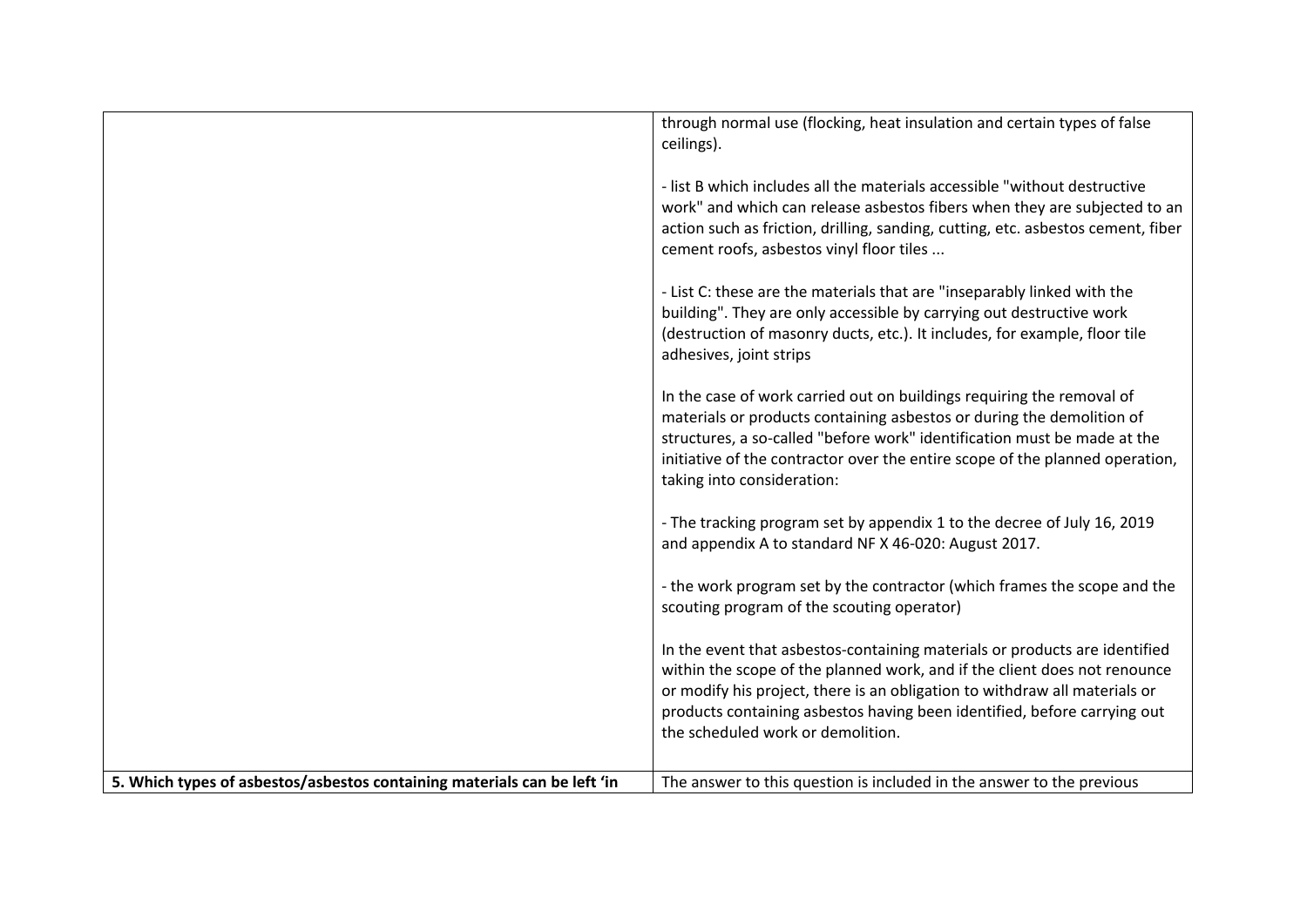| situ' in buildings?<br>Please say if a distinction is made between building types/uses.<br>Please also say if these rules apply to domestic buildings (or whether<br>different rules apply for domestic buildings). | question, more precisely in the part related to the asbestos research<br>missions demanded by the public health code and charged to the owner of<br>the building.                                                                                                                                                                                                                                                                                                                                                                                                                                                                                                                                                                                                                                                                                                                                                                                                                                                                                                                                                                                                                                                                      |
|---------------------------------------------------------------------------------------------------------------------------------------------------------------------------------------------------------------------|----------------------------------------------------------------------------------------------------------------------------------------------------------------------------------------------------------------------------------------------------------------------------------------------------------------------------------------------------------------------------------------------------------------------------------------------------------------------------------------------------------------------------------------------------------------------------------------------------------------------------------------------------------------------------------------------------------------------------------------------------------------------------------------------------------------------------------------------------------------------------------------------------------------------------------------------------------------------------------------------------------------------------------------------------------------------------------------------------------------------------------------------------------------------------------------------------------------------------------------|
| 6. Are owners/managers of non-domestic buildings (including workplaces)<br>required to have their buildings surveyed for asbestos?                                                                                  | The obligations to identify asbestos, whether these are missions that are<br>separate from the work schedulded or those preceding their completion,<br>apply regardless of the use made of the building.<br>Nevertheless:<br>- The asbestos research obligations dissociated from the work schedulded<br>(provided for by the public health code) are the responsibility of the<br>owners of buildings whose building permit was issued before July 1, 1997.<br>- Asbestos research obligations prior to the planning of work on a building<br>delivered before January 1, 1997 are the responsibility of the contractor<br>for this work, who will not necessarily be its owner (e.g .: work carried out<br>by a condominium manager, who will have the status of principal without<br>owning the building in question).<br>The only exception to this principle of distribution of obligations between<br>the contractor and the owner of the building concerns the identification<br>before demolition, which is the responsibility of both the owner of the<br>building (by the public health code) and the ordering party for this<br>demolition operation (by the labor code). However, the two qualities<br>merge in this case. |
| 7. How frequently are building owners/ managers required to commission<br>asbestos repeat-surveys when asbestos-containing materials have<br>previously been found but considered safe to leave in the building?    | The assessment of the state of conservation of materials and products<br>identified in a building, as part of a research provided for by the public<br>health code, must be periodically updated by the owner, this frequency<br>shall not must exceed 3 years for list A materials. It should be noticed that<br>when a given material or product has been deemed too degraded and                                                                                                                                                                                                                                                                                                                                                                                                                                                                                                                                                                                                                                                                                                                                                                                                                                                    |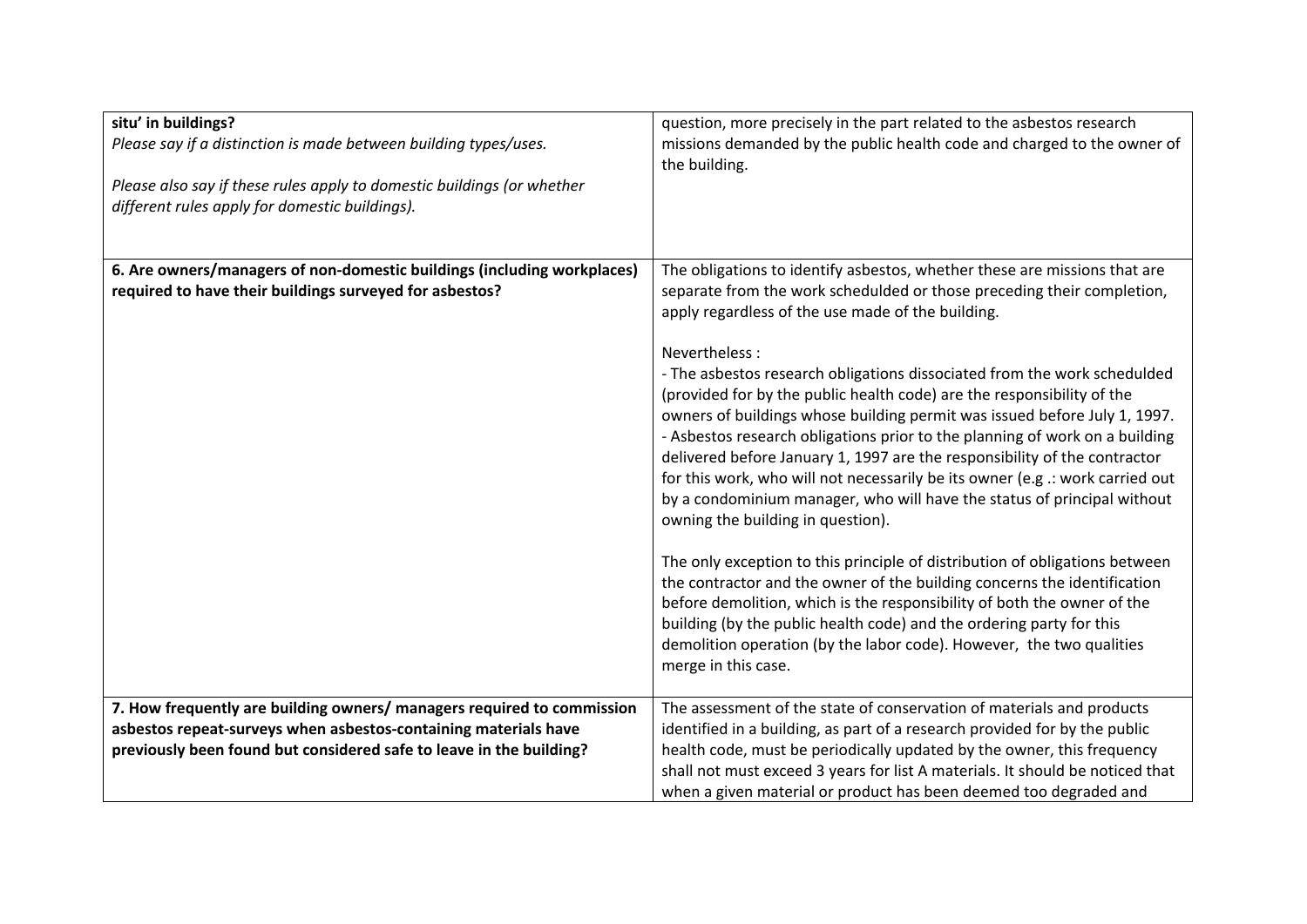|                                                                              | dangerous by the diagnostician, the owner will be required to carry out<br>containment or removal work concerning him.                                                                                                                                                                                                                                                                                                                                                                                           |
|------------------------------------------------------------------------------|------------------------------------------------------------------------------------------------------------------------------------------------------------------------------------------------------------------------------------------------------------------------------------------------------------------------------------------------------------------------------------------------------------------------------------------------------------------------------------------------------------------|
|                                                                              | For products and materials in list B, the periodic assessment of the state of<br>conservation remains mandatory for the owner, but the periodicity is left<br>to his hands. The frequency should be defined according to the use and<br>attendance of the premises.                                                                                                                                                                                                                                              |
|                                                                              | Finally, the materials from list C, or those identified during asbestos<br>identification before work (on the basis of the identification programs in<br>appendix 1 to the decree of July 16, 2019 or appendix A to the NF standard<br>X 46-020: August 2017 and depending on the contractor's work program),<br>are only identified during the measurement, because they are normally<br>intended to be withdrawn before the planned work begins (unless the<br>client modified or even abandoned his project). |
| 8. Do asbestos surveyors or inspectors need to hold a license to survey      | Yes, it is expected that these missions will be carried out only by tracking                                                                                                                                                                                                                                                                                                                                                                                                                                     |
| non-domestic buildings?                                                      | operators holding a personnel certification, which can be "with" or                                                                                                                                                                                                                                                                                                                                                                                                                                              |
|                                                                              | "without mention". As regards non-residential buildings, the missions will                                                                                                                                                                                                                                                                                                                                                                                                                                       |
|                                                                              | most often be entrusted to operators holding a certification with mention,                                                                                                                                                                                                                                                                                                                                                                                                                                       |
|                                                                              | guaranteeing on their part a better knowledge of the construction                                                                                                                                                                                                                                                                                                                                                                                                                                                |
|                                                                              | techniques of these buildings and the possible location of the materials<br>and products containing asbestos.                                                                                                                                                                                                                                                                                                                                                                                                    |
| 9. Are building owners/managers required to keep an asbestos                 | There is no obligation for the owners of buildings to keep such a                                                                                                                                                                                                                                                                                                                                                                                                                                                |
| management plan?                                                             | management plan. On the other hand, they are required to establish an                                                                                                                                                                                                                                                                                                                                                                                                                                            |
|                                                                              | asbestos technical file (except the owners of individual houses), recording                                                                                                                                                                                                                                                                                                                                                                                                                                      |
| If Yes: How frequently are building owners/ managers required to review      | several information relating in particular to the asbestos research carried                                                                                                                                                                                                                                                                                                                                                                                                                                      |
| asbestos management plans?                                                   | out on the building, to the materials and products containing asbestos                                                                                                                                                                                                                                                                                                                                                                                                                                           |
|                                                                              | identified, to the evaluation of their state of conservation and their                                                                                                                                                                                                                                                                                                                                                                                                                                           |
|                                                                              | monitoring as well as the work carried out on these materials and                                                                                                                                                                                                                                                                                                                                                                                                                                                |
|                                                                              | products.                                                                                                                                                                                                                                                                                                                                                                                                                                                                                                        |
| 10. In addition to visual inspection, is routine air monitoring conducted in | As mentioned in the answer to question 7, the owner of the constructed                                                                                                                                                                                                                                                                                                                                                                                                                                           |
| buildings where surveys have previously detected asbestos (if yes, how       | building is required to:                                                                                                                                                                                                                                                                                                                                                                                                                                                                                         |
| frequently)?                                                                 | - For materials and products in list A, depending on the conclusions of the                                                                                                                                                                                                                                                                                                                                                                                                                                      |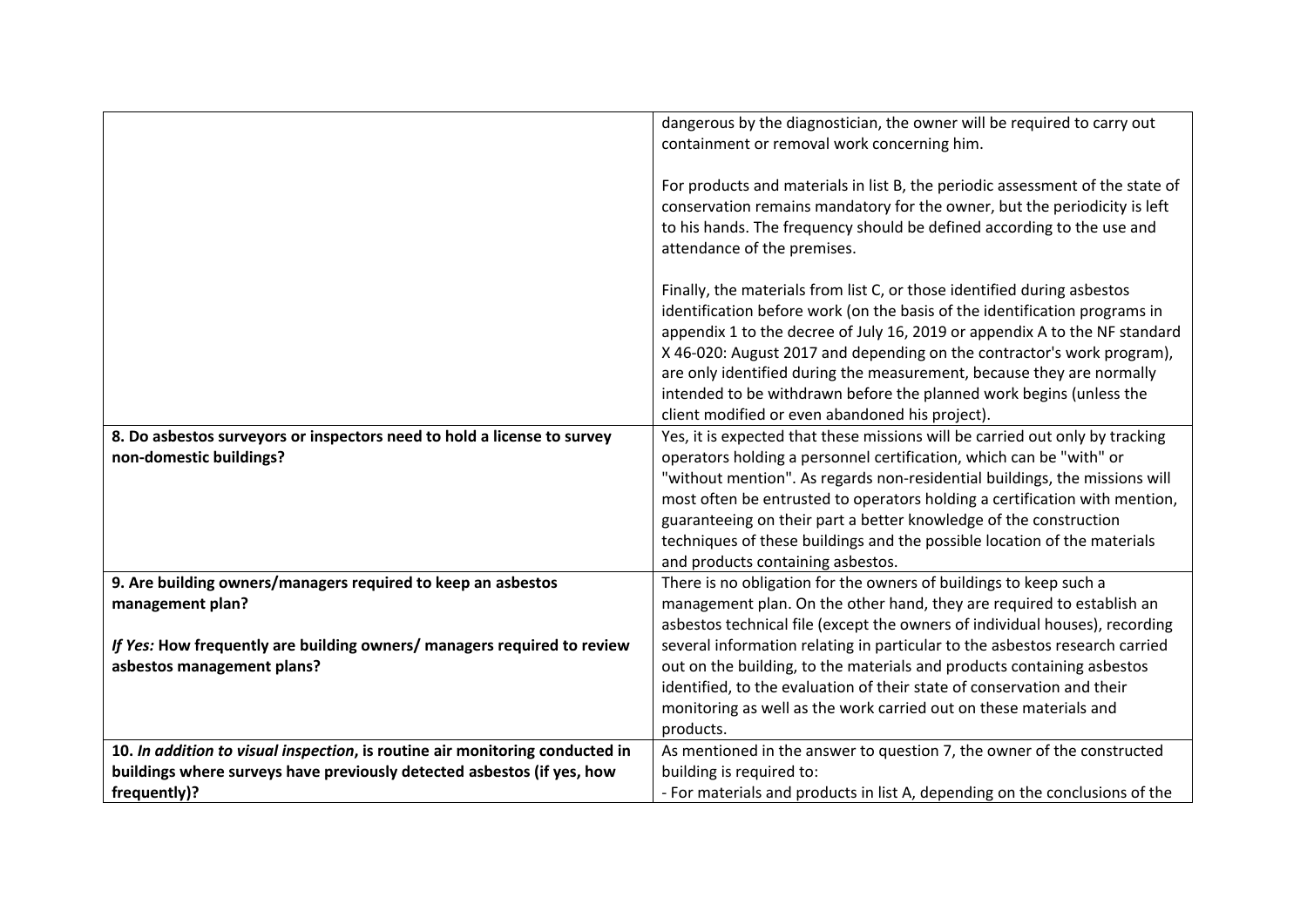|                                                                                                                                                                                                                             | tracking operator on their state of conservation, to have a measurement<br>carried out every 3 years to ensure that the value has not been exceeded 5<br>$f/L$ .<br>- For the materials and products in list B, according to the<br>recommendations of the marking operator on their state of conservation,<br>to carry out measurements at a defined periodicity taking into account the<br>aforementioned recommendations. |
|-----------------------------------------------------------------------------------------------------------------------------------------------------------------------------------------------------------------------------|------------------------------------------------------------------------------------------------------------------------------------------------------------------------------------------------------------------------------------------------------------------------------------------------------------------------------------------------------------------------------------------------------------------------------|
| 11. For all air monitoring of asbestos fibres, please advise what microscopy                                                                                                                                                | All measurements intended for the determination of the concentration of                                                                                                                                                                                                                                                                                                                                                      |
| technology is routinely and mostly used for this purpose.                                                                                                                                                                   | asbestos fibers (whether in the workplace or for environmental purposes)                                                                                                                                                                                                                                                                                                                                                     |
|                                                                                                                                                                                                                             | are carried out using the analysis technique of analytical transmission<br>electron microscopy (or META). In all cases, it is expected that the long                                                                                                                                                                                                                                                                         |
|                                                                                                                                                                                                                             | fibers (or "OMS") as well as the fine fibers are counted.                                                                                                                                                                                                                                                                                                                                                                    |
| 12. For all non-domestic buildings, please specify whether, and in what<br>circumstances, a national or regional register of asbestos is maintained?                                                                        | Such a register is currently not required by the French law.                                                                                                                                                                                                                                                                                                                                                                 |
| 13. If a national or regional register is maintained for some or all non-                                                                                                                                                   | n/a                                                                                                                                                                                                                                                                                                                                                                                                                          |
| domestic buildings: Are some, or all, of the contents of this register made<br>publicly available?                                                                                                                          |                                                                                                                                                                                                                                                                                                                                                                                                                              |
| Please specify the scope of any national or regional register of asbestos in<br>non-domestic buildings. For example, whether for public and/or private<br>buildings. For public buildings, whether schools, hospitals etc.) |                                                                                                                                                                                                                                                                                                                                                                                                                              |
| 14. Do contractors removing asbestos always have to be licensed?                                                                                                                                                            | Yes, the treatment of asbestos, in other words removal or encapsulation                                                                                                                                                                                                                                                                                                                                                      |
|                                                                                                                                                                                                                             | work (called "SS3 work") can only be entrusted to a company certified                                                                                                                                                                                                                                                                                                                                                        |
| Please specify any circumstances where asbestos can be removed by a<br>contractor or other person who is not licensed.                                                                                                      | (licensed) to carry out such work.                                                                                                                                                                                                                                                                                                                                                                                           |
|                                                                                                                                                                                                                             | The other work (those relating to asbestos and likely to generate an                                                                                                                                                                                                                                                                                                                                                         |
|                                                                                                                                                                                                                             | emission of fibers but not having as an object the final treatment of the                                                                                                                                                                                                                                                                                                                                                    |